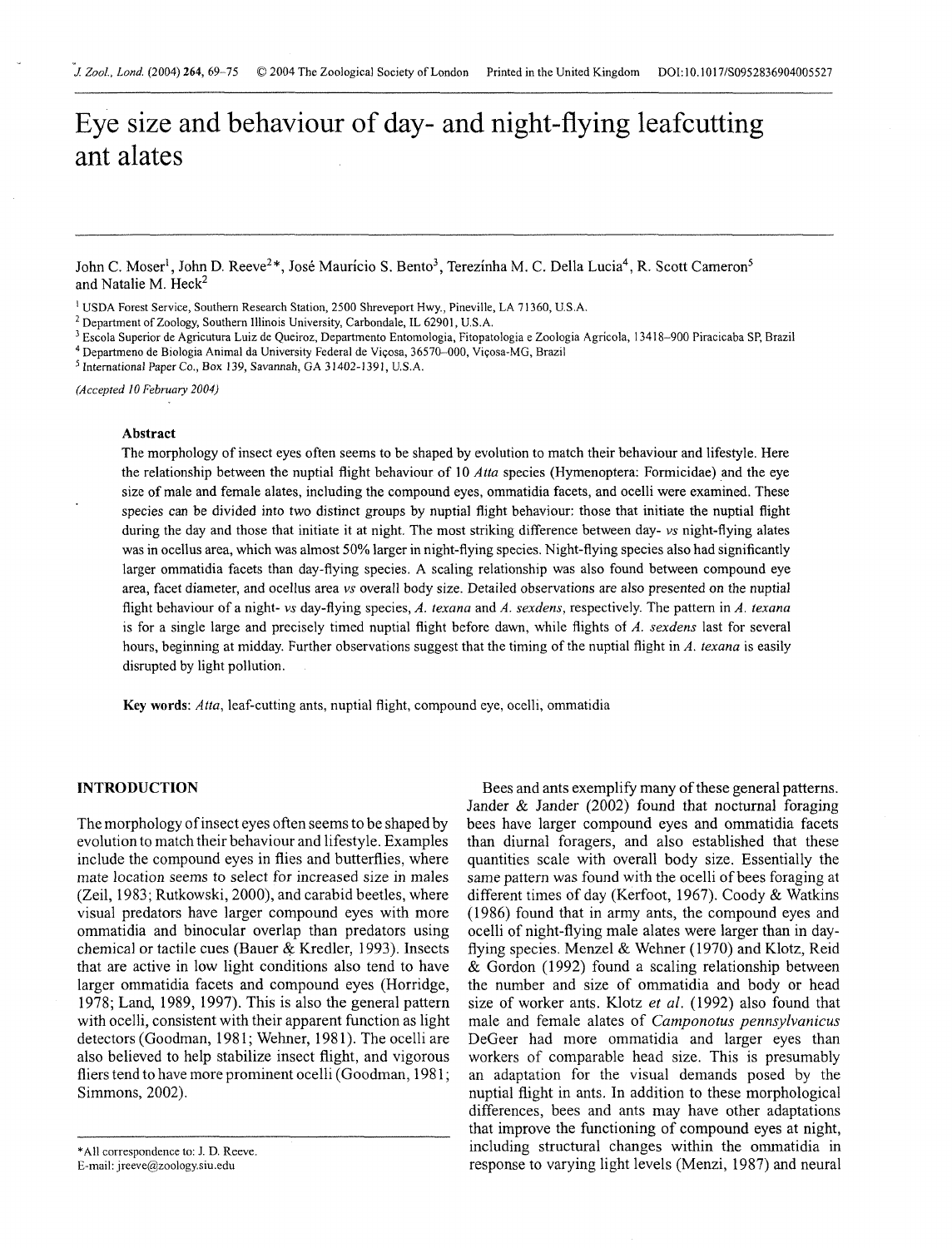summation of photons (Warrant, Porombka & Kirchner, 1996).

Here the relationship between the nuptial flight behaviour of 10 *Atta* species (Hymenoptera: Formicidae) and the eye size of male and female alates, including the compound eyes, ommatidia, and ocelli are examined. Alates of the leafcutting ant genus *Atta* seem to be either night- or day-fliers. Five species, *Atta cephalotes, A. colombica, A. mexicana, A. texana* and *A. vollenweiderii,* have been observed to fly at night (Moser, 1967; Dufour, 1987; A. Mintzer, pers. comm.; J. J. Howard, pers. cornm.). Documented diurnal fliers are *A. bisphaerica, A. capiguara, A. laevigata, A. opaciceps,* and *A. sexdens i-ubripilosa* (Autuori, 1941; Geijskes, 1953; Mariconi, 1970; Amante, 1972; Dufour, 1987; Sales, 1998). These 10 species represent a closely related group (Borgmeier, 1959), and this presents an opportunity to evaluate the relationship between eye size and behaviour with less concern about phylogenetic inertia (Felsenstein, 1985). Whether there is a scaling relationship between eye size and overall body size in *Atta* alates is also determined. Detailed observations are also reported on the nuptial flight behaviour of a day- and night-flying species, *A. sexdens* and *A. texana,* respectively, and the two species are compared.

### **MATERIALS AND METHODS**

### **Collection of specimens**

' *Atta bispherica, A. cephalotes, A. mexicana, A. sexdens*  and *A. texana* alates were collected during the mating flights by the authors or cooperators (see Acknowledgements). Specimens of *Atta cephalotes* supplied by D. L. Dufour were collected by Amazon Indians as they gathered the alates for food at night (Dufour, 1987). The other species, graciously supplied by cooperators, were collected during or just after flights. Based on literature accounts or personal observations by the authors or cooperators, it was possible to classify the 10 species into distinct night- *vs* day-flying categories. **Nuptial flight observations** 

### **Measurements**

An ocular micrometer was used to measure the length and width of *Atta* eyes and ocelli as well as head capsule width. Length measurements were taken along the longest axis of the eyes and ocelli, and head capsule measurements at the broadest part of the head. Both the left and right eyes were measured and these quantities averaged for each specimen, and the left and right ocelli were similarly treated. The middle ocellus was also measured for each specimen, but its dimensions were found to be highly correlated with the paired ocelli and so this variable was not included in later analyses. As a simple measure of eye and ocellus surface area, their cross-sectional area (at the base of the eye) was calculated using the formula for the area *A* of an ellipse with length L and width W  $(A = \pi L W/4)$ . Thorax

length was also recorded as an overall measure of body size.

The diameter of compound eye facets were measured using digital photographs. The centre of the compound eye was photographed for 10 specimens of each species (5 of each sex) and then the diameters of 10 facets on each eye measured using the software package ImageJ 1.30 (Rasband, 2003). A digital photo of a slide micrometer was used to calibrate these measurements. The 10 diameters were averaged to yield a single value for each specimen.

### **Statistical analyses**

A mixed models analysis was used to compare eye and ocellus area, facet diameter, and head capsule width for day- *vs* night-flying species and male *vs* female alates. The square root of eye and ocellus area was used in our analyses, to place them on the same scale (linear) as head capsule width. Thorax length was used as a covariate in the analyses to control for differences in overall body size between species and the 2 sexes, and to determine if a scaling relationship exists between these variables and overall body size. While previous studies have sometimes found a non-linear relationship between eye and body size, in our data the relationship seemed to be linear over the range of body sizes observed, and so no transformations of the independent or dependent variables were used. The mixed model analysis treated the data as a split-plot design with species as plots. The time of nuptial flight (day *vs*  night) and sex were regarded as the plot and sub-plot treatments, respectively, and species viewed as a random effect nested within time of flight. The mixed model analysis yielded F-tests for time of nuptial flight, sex, and a time  $\times$  sex interaction, and  $\chi^2$  likelihood ratio tests for species and a species  $\times$  sex interaction (Littell *et al.*, 1996). *A* similar split-plot analysis was conducted for thorax length itself. Least squares means from the mixed model analysis were used to judge the magnitude of the effects in the model. All analyses were carried out using SAS 8.02 (SAS, 2001).

Six nuptial flights of *A. sexdens* were observed from 1986 through 1991 near Viçosa, Minas Gerais, Brazil (20.45°S,  $42.51^{\circ}$ W), involving 12 nests ranging in size between 80 and 120 m2. Seven flights of *A. texana* from *2* nests were observed in May 1992, in 2 locations near Nacogdoches, Texas, U.S.A. (32"N, 95"W). All colonies were monitored weekly from the time the ants began preparing for the nuptial flight. After the first significant rainfall  $($  > 6 mm) beginning in September in Viqosa and in mid-April near Nacogdoches, the colonies were inspected daily until the day of the nuptial flight. On days that nuptial flights occurred, the following data were recorded: time when workers exhibiting increased aggressiveness arrived on the nest surface; time when the first alates emerged from the nest; time of initial take-off and termination of flight; number of flights for each colony. Weather data on nuptial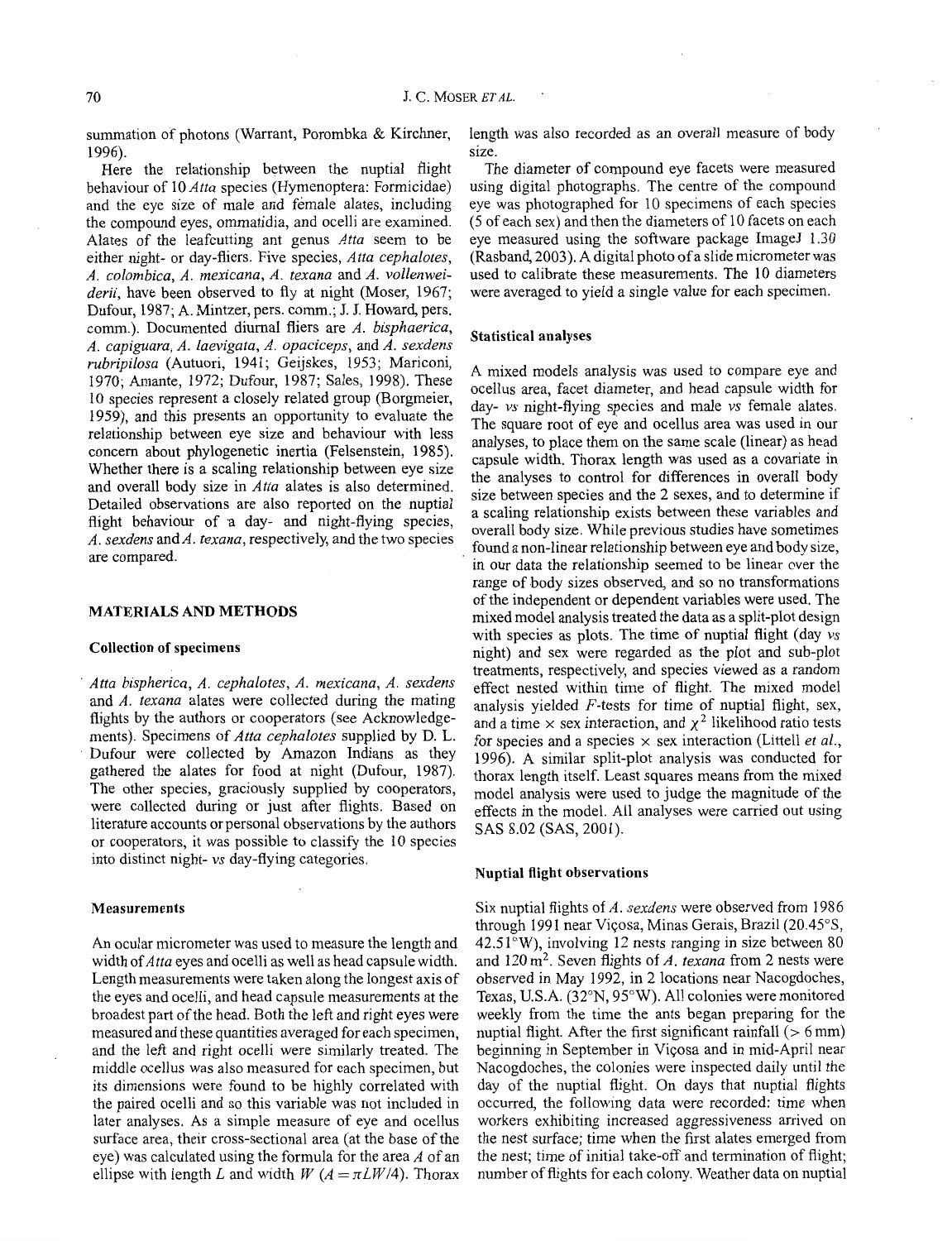Table 1. Mean eye and ocellus area, facet diameter, head width, and thorax length ( $\pm$  SE) for 10 *Atta* species classified by time of nuptial flight and sex

| <b>Species</b>   | Time of flight | Sex | n  | $\sqrt{E}$ ye area<br>(mm) | $\sqrt{$ Ocellus area<br>(mm) | Facet diameter<br>$(\mu m)$ | Head capsule<br>width (mm) | Thorax length<br>(mm) |
|------------------|----------------|-----|----|----------------------------|-------------------------------|-----------------------------|----------------------------|-----------------------|
| A. bisphaerica   | Day            | F   | 10 | $0.658 \pm 0.003$          | $0.201 \pm 0.003$             | $28.1 \pm 0.6$              | $5.50 \pm 0.04$            | $8.98 \pm 0.09$       |
|                  |                | M   | 7  | $0.571 \pm 0.009$          | $0.174 \pm 0.002$             | $24.7 \pm 0.5$              | $2.47 \pm 0.03$            | $6.24 \pm 0.08$       |
| A. capiguara     | Day            | F   | 4  | $0.668 \pm 0.006$          | $0.192 \pm 0.004$             | $29.6 \pm 1.1$              | $5.60 \pm 0.04$            | $8.93 \pm 0.08$       |
|                  |                | M   | 9  | $0.545 \pm 0.006$          | $0.174 \pm 0.002$             | $25.1 \pm 0.8$              | $2.14 \pm 0.03$            | $5.18 \pm 0.06$       |
| A. laevigata     | Day            | F   | 10 | $0.644 \pm 0.005$          | $0.191 \pm 0.004$             | $28.1 \pm 0.5$              | $4.98 \pm 0.05$            | $8.15 \pm 0.08$       |
|                  |                | M   | 10 | $0.551 \pm 0.005$          | $0.185 \pm 0.002$             | $23.8 \pm 0.5$              | $2.22 \pm 0.04$            | $5.88 \pm 0.12$       |
| A. opaciceps     | Day            | F   | 19 | $0.661 \pm 0.004$          | $0.208 \pm 0.002$             | $28.2 \pm 0.6$              | $4.97 \pm 0.03$            | $7.82 \pm 0.06$       |
|                  |                | M   | 28 | $0.546 \pm 0.004$          | $0.190 \pm 0.002$             | $24.2 \pm 0.6$              | $2.15 \pm 0.02$            | $5.24 \pm 0.03$       |
| A. sexdens       | Day            | F   | 8  | $0.645 \pm 0.005$          | $0.229 \pm 0.004$             | $29.3 \pm 0.5$              | $5.15 \pm 0.04$            | $8.36 \pm 0.07$       |
|                  |                | М   | 6  | $0.563 \pm 0.005$          | $0.189 \pm 0.005$             | $24.7 \pm 0.8$              | $2.20 \pm 0.04$            | $5.42 \pm 0.05$       |
| A. cephalotes    | Night          | F   | 52 | $0.659 \pm 0.003$          | $0.299 \pm 0.001$             | $28.1 \pm 0.9$              | $4.08 \pm 0.01$            | $7.29 \pm 0.04$       |
|                  |                | M   | 30 | $0.522 \pm 0.004$          | $0.269 \pm 0.003$             | $24.9 \pm 0.4$              | $1.66 \pm 0.03$            | $4.96 \pm 0.04$       |
| A. colombica     | Night          | F   | 15 | $0.740 \pm 0.005$          | $0.340 \pm 0.003$             | $30.0 \pm 0.4$              | $4.49 \pm 0.02$            | $8.05 \pm 0.03$       |
|                  |                | M   | 8  | $0.692 \pm 0.006$          | $0.317 \pm 0.002$             | $30.9 \pm 0.4$              | $2.36 \pm 0.04$            | $6.49 \pm 0.09$       |
| A. mexicanus     | Night          | F   | 12 | $0.661 \pm 0.005$          | $0.310 \pm 0.004$             | $29.0 \pm 0.9$              | $4.44 \pm 0.06$            | $8.29 \pm 0.09$       |
|                  |                | M   | 17 | $0.569 \pm 0.005$          | $0.278 \pm 0.003$             | $25.6 \pm 0.8$              | $2.02 \pm 0.02$            | $5.77 \pm 0.09$       |
| A. texana        | Night          | F   | 23 | $0.642 \pm 0.005$          | $0.318 \pm 0.002$             | $32.5 \pm 0.7$              | $4.02 \pm 0.02$            | $7.36 \pm 0.03$       |
|                  |                | M   | 6  | $0.567 \pm 0.009$          | $0.286 \pm 0.005$             | $27.8 \pm 0.5$              | $2.15 \pm 0.03$            | $5.73 \pm 0.07$       |
| A. vollenweideri | Night          | F   | 6  | $0.676 \pm 0.014$          | $0.231 \pm 0.007$             | $30.1 \pm 0.4$              | $5.52 \pm 0.07$            | $8.4 \pm 0.10$        |
|                  |                | м   | 13 | $0.545 \pm 0.006$          | $0.190 \pm 0.003$             | $24.5 \pm 0.8$              | $2.12 \pm 0.02$            | $5.36 \pm 0.05$       |

1 km from the colonies in Viçosa and from thermometers (Table 2, Figs 1 & 2). There were also highly significant and a rain gauge placed in the vicinity of nests near differences across species for all the morphological and a rain gauge placed in the vicinity of nests near Nacogdoches.  $\blacksquare$  variables, as well as significant species  $\times$  sex interactions

### **Measurements**

Table 1 summarizes eye and ocellus area, facet diameter, head capsule width, thorax length, and sample sizes for each ofthe 10 *Atta* species. There was no significant effect of time of flight on compound eye area, but ocellus area was significantly larger in night-flying alates (Table 2, Fig. 1). Least squares means from the mixed model analysis indicate that night-flying alates have ocellus areas 47% larger than day-flying alates (0.28 *vs* 0.19mm). There was no significant difference between male and female alates for these variables. Facet diameter was also significantly larger in night-flying alates, although the magnitude of this effect was small (Table 2, Fig. 2). The least squares means for facet diameter were 8% larger for night- *vs* day-flying alates (28.5 *vs*  $26.4 \,\mu m$ ). There was also a modest effect of time of nuptial flight on head capsule width (Fig. 2, Table 2), with night-flying alates being 11% smaller than day-flying alates (3.28 *vs*  3.68 mm). There was a highly significant effect of sex on both head capsule width and thorax length, with males having head capsules 48% smaller (2.37 *vs* 4.59mm) and thorax lengths  $31\%$  smaller  $(5.63 \text{ vs } 8.16 \text{ mm})$  than females (Fig. 2, Table 2). Thorax length was a highly significant covariate for eye and ocellus area, facet diameter and head capsule width, suggesting that the

flight days were obtained from a weather station located dimensions of these organs scale with overall body size (Table 2). These findings suggest that there are many idiosyncratic differences in eye, head capsule and body **RESULTS** size across the different species and sexes.

### **Comparison of nuptial flight behaviour between a day-flyer, A.** *sexdens,* **and night-flying** *A. texana*

Pre-nuptial flight behaviour observed for both species included: (1) workers cleaning the nest surface; (2) excavation and enlargement of the nest exit holes; (3) increased aggressiveness of the worker ants. The time when workers and alates first came to the nest surface, time of flight initiation, flight duration and number of flights were the most distinctive features of the nuptial flights of *A. sexdens* vs *A. texana* (Table *3).* For both species, workers were the first to leave the nest on the day of the nuptial flight. *Atta texana* workers appeared on the nest surface > 4 h before take-off, whereas workers appeared on *A. sexdens* nests only 30 min before flight. Large numbers of *A. texana* workers also appeared on the nest surface on several nights when nuptial flights did not materialize. *Atta texana* alates steadily emerged to the nest surface 4 h before take-off, which occurred just before dawn (Table 3). in contrast, *A. sexdens* alates came to the nest surface only 15-30 min before take-off. They arose almost individually and gradually so that there was peak take-off at 45 min after swarming started and a typical flight lasted 3-5 h (Table 3). Whereas *A. sexdens* flew between 11:OO and 15:00 depending on temperature and wind conditions, *A. texana* always initiated its nuptial flight precisely 15 min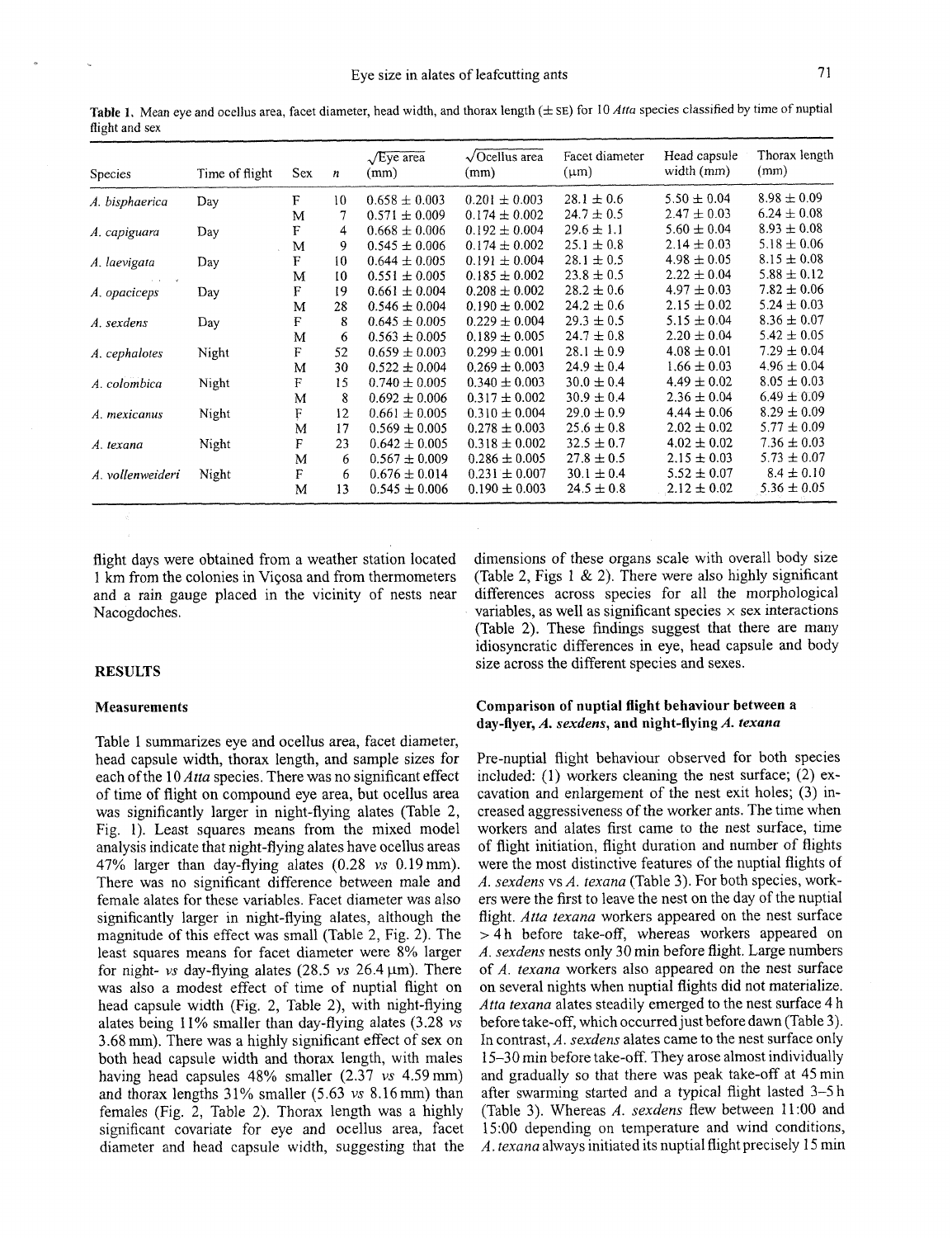| Dependent variable    | Source                     | d.f.    | $\boldsymbol{F}$ | $\chi^2$ | $\boldsymbol{P}$ |
|-----------------------|----------------------------|---------|------------------|----------|------------------|
| $\sqrt{E}$ ye area    | Time (day vs night)        | 1,8.02  | 2.44             |          | 0.1569           |
|                       | Sex                        | 1,56    | 3.13             |          | 0.0823           |
|                       | Time $\times$ sex          | 1, 9.14 | 1.12             |          | 0.3162           |
|                       | Thorax length              | 1,251   | 46.40            |          | < 0.0001         |
|                       | Species[time]              |         |                  | 177.8    | < 0.0001         |
|                       | $Sex \times species[time]$ |         |                  | 63.7     | < 0.0001         |
| $\sqrt{$ Ocellus area | Time                       | 1,8     | 20.53            |          | 0.0019           |
|                       | <b>Sex</b>                 | 1,52.3  | 0.37             |          | 0.5439           |
|                       | Time $\times$ sex          | 1,6.62  | 8.08             |          | 0.0265           |
|                       | Thorax length              | 1,135   | 14.01            |          | 0.0003           |
|                       | Species[time]              |         |                  | 479.3    | < 0.0001         |
|                       | $Sex \times species[time]$ |         |                  | 5.3      | 0.0107           |
| Facet diameter        | Time                       | 1,7.96  | 5.73             |          | 0.0430           |
|                       | Sex                        | 1,40.6  | 0.08             |          | 0.7822           |
|                       | Time $\times$ sex          | 1,8.54  | 0.00             |          | 0.9513           |
|                       | Thorax length              | 1,58.4  | 9.54             |          | 0.0031           |
|                       | Species[time]              |         |                  | 25.9     | < 0.0001         |
|                       | $Sex \times species[time]$ |         |                  | 8.3      | 0.0020           |
| Head capsule width    | Time                       | 1,7.95  | 7.38             |          | 0.0266           |
|                       | <b>Sex</b>                 | 1, 14.4 | 295.17           |          | < 0.0001         |
|                       | Time $\times$ sex          | 1,7.87  | 3.75             |          | 0.0894           |
|                       | Thorax length              | 1,285   | 56.81            |          | < 0.0001         |
|                       | Species[time]              |         |                  | 135.8    | < 0.0001         |
|                       | $Sex \times species[time]$ |         |                  | 149.6    | < 0.0001         |
| Thorax length         | Time                       | 1,8.07  | 0.89             |          | 0.3731           |
|                       | Sex                        | 1,7.87  | 187.28           |          | < 0.0001         |
|                       | Time $\times$ sex          | 1, 7.87 | 2.95             |          | 0.1246           |
|                       | Species[time]              |         |                  | 236.6    | < 0.0001         |
|                       | $Sex \times species[time]$ |         |                  | 119.6    | < 0.0001         |

**Table 2.** Mixed model analysis of eye and ocelius area, facet diameter, head capsule width, and thorax length. Shown are F-tests for the fixed and **x2** likelihood ratio tests for the random effects in the model (see text for further details)

**Table 3.** Comparison of nuptial flight features of *Atta sexdens rubropilosa* near Viqosa, Minas Gerais, Brazil and *A. texana* near Nacogdoches, Texas, U.S.A.

| Flight features                                          | A. sexdens | A. texana                         |
|----------------------------------------------------------|------------|-----------------------------------|
| Worker appearance on nest<br>surface (min before flight) | $20 - 40$  | $> 240^\circ$                     |
| Alate appearance on nest<br>surface (min before flight)  | $15 - 30$  | 240-300                           |
| Time of take-off                                         |            | 11:00 to 15:00 15 min before dawn |
| Duration of flights (min)                                | 180-300    | $2 - 15$                          |
| No. of flights per nest                                  |            | >4                                |

**Table 4.** Weather features on the days of six *Atta sexdens* nuptial flights in three localities near Viçosa, Minas Gerais, Brazil (1986-91) and seven *A. texana* nuptial flights in two localities near Nacogdoches, Texas, U.S.A. (1992)

| Weather features                  | A. sexdens      | A. texana        |
|-----------------------------------|-----------------|------------------|
| Minimum rainfall (mm)             | >19.4           | >12.7            |
| Minimum temperature $(^{\circ}C)$ | $20.1 - 22.2$   | $16.1 - 19.4$    |
| Maximum temperature $(^{\circ}C)$ | $24.3 - 29.4$   | $16.1 - 19.4$    |
| Relative humidity (%)             | $71.5 - 81.7$   | $\sim$ 100       |
| Wind $(m/s)$                      | $0.9 - 2.7$     | Little or absent |
| Light                             | Bright          | Dim              |
| Weather conditions                | Cloudy to clear | Cloudy           |

50% larger in night-flying species. Night-flying species

before the initiation of nautical twilight. In this study, all colonies of *A. texana* and *A. sexdens* observed in a given area swarmed simultaneously.

During this study, *Atta texana* nuptial flights occurred with less pre-flight rainfall, lower temperatures, and higher relative humidity than those of *A. sexdens* (see Table *4).*  Little or no wind occurred during the nuptial flights of both species.

## **DISCUSSION**

Overall, the most striking differences between day *vs*  night-flying alates was in ocellus area, which was almost also had significantly larger omrnatidia facets than dayflying species, although the magnitude of this effect was small. These results are consistent with patterns found in a number of insect taxa (see Introduction), and suggest that larger ocelli and omrnatidia have evolved in *Atta* to ensure successful nuptial flights under low-light conditions. These morphological differences may be only the most obvious adaptations to varying light intensities in these species. For example, there may be changes in ommatidial structure that improve light sensitivity in night-flying species, such as those found in *Camponotus* 

ants (Menzi, *1987).*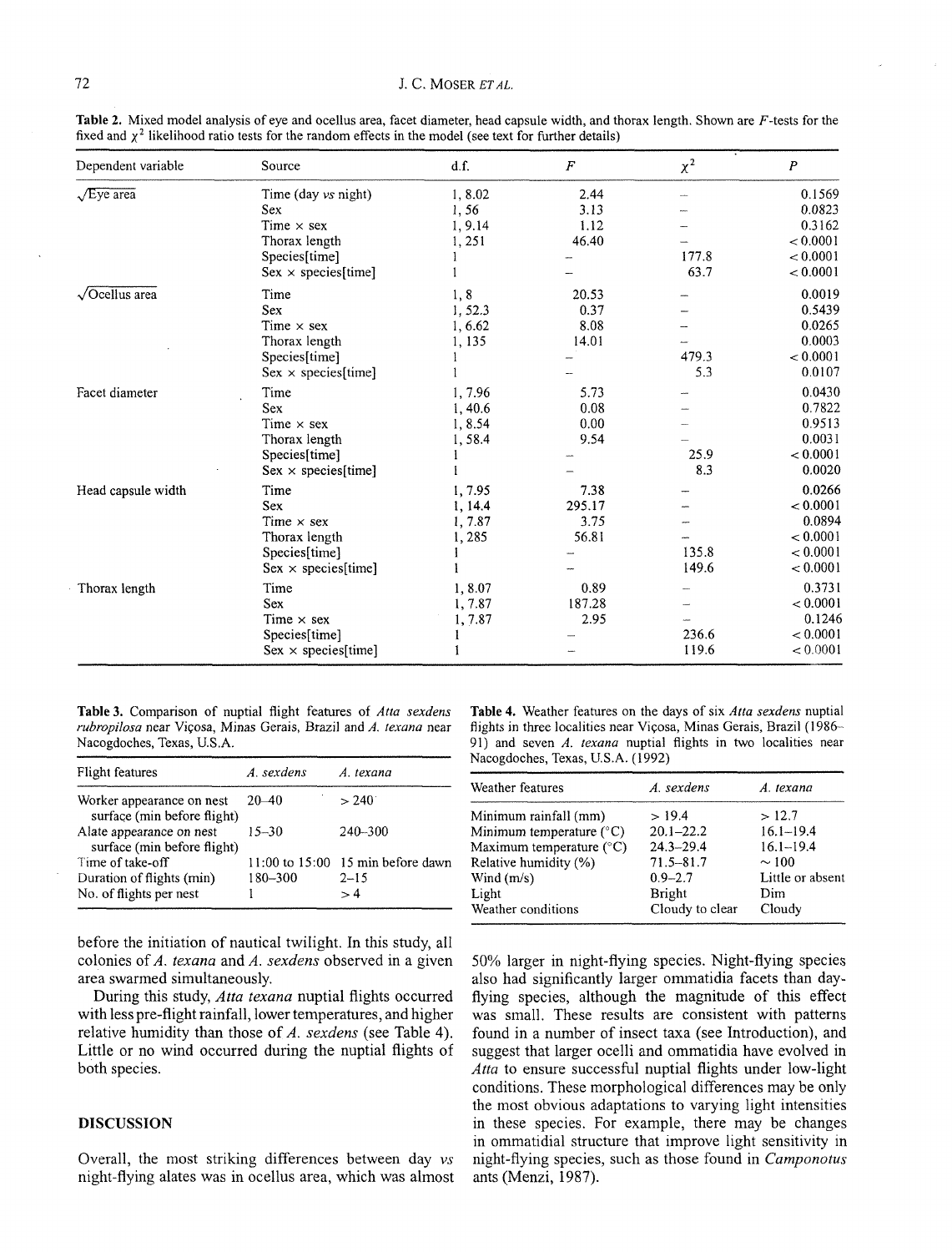

35 Facet diameter (um) 30 25  $(a)$ 20  $\overline{5}$  $\ddot{\mathbf{6}}$  $\frac{1}{7}$  $\overset{.}{8}$  $\overline{9}$ 6 ę, 5 Head capsule width (mm)  $\overline{4}$ 3  $\overline{2}$ 1  $(b)$  $\mathbf 0$ 5 6 7 8 9 Thorax length (mm)

**Fig.** 1. Eye area (a) or ocellus area (b) **vs** thorax length for day and night-flying *Atta* species, males and females. Each point represents a mean for each species and sex. Dashed lines, fitted relationships between eye or ocellus area and thorax length estimated obtained from a mixed models analysis (see Materials and methods). For eye area in (a), there is only a single common line ( $v = 0.4101 + 0.0299x$ ) because no significant difference was found between day- and night-flying or male and female alates (see Table 2). For ocellus area in (b), two lines were drawn corresponding to day- and night-flying alates  $(y = 0.1315 + 0.0088x, y = 0.2240 + 0.0088x)$  because our analysis found a significant difference between these two groups. The points labelled with the letter 'v' correspond to **A. vollenweideri** (see Discussion for further details).

Compound eye area, ocellus area and facet diameter were also found to scale clearly with overall body size, as measured by thorax length. Although inspection of Figs 2 & **3** suggests that there are sexual differences in these variables, thorax length seems to account for these differences better than sex itself (in our statistical analyses, the effect of sex was non-significant while thorax length was always highly significant). Thus, sexual differences in these variables can be accounted for by differences in the overall body size of male and female alates. The exception is head capsule width, where males seem to have disproportionately small heads for their body size, a common feature of male ants (Smith, 1943).

Our analyses suggest that *A. vollenweideri* may be an outlier among night-flying *Atta,* because its ocellus area

**Fig. 2.** Facet diameter (a) or head capsule width (b) **vs** thorax length for day- and night-flying *Atta* species, males and females. Each point represents a mean for each species and sex. Dashed lines, fitted relationships between facet diameter or head capsule width and thorax length obtained from a mixed models analysis (see Materials and methods). For facet diameter in (a), two lines were drawn corresponding to day- and night-flying alates  $(y = 14.992 + 1.653x, y = 17.078 + 1.653x)$  because our analysis found a significant difference between these groups (see Table 2). For head capsule width in (b), the two lines corresponding to male and female alates  $(y=1.020+0.201x, y=3.235+0.201x)$ , were also found to be significantly different.

falls close to day-flying species (see Table 1, Fig. lb). This raises the intriguing possibility that night-flying is a recently evolved trait in this species, and ocellus size has not been selected to match behaviour.

Observations of nuptial flight behaviour suggest two different strategies in *A. sexdens* vs *A. texana.* The pattern in *A. texana* is for a single large and precisely timed nuptial flight on a given day (although there may be multiple flights per nest), while the opposite seems to be true for *A. sexdens.* Precisely timed swarming among *Atta* is probably an adaptation for coordinating flights with the best possible weather and soil conditions and for avoidance of high mortality by predators (Wilson, 1975). Synchronized nuptial flights across an area (as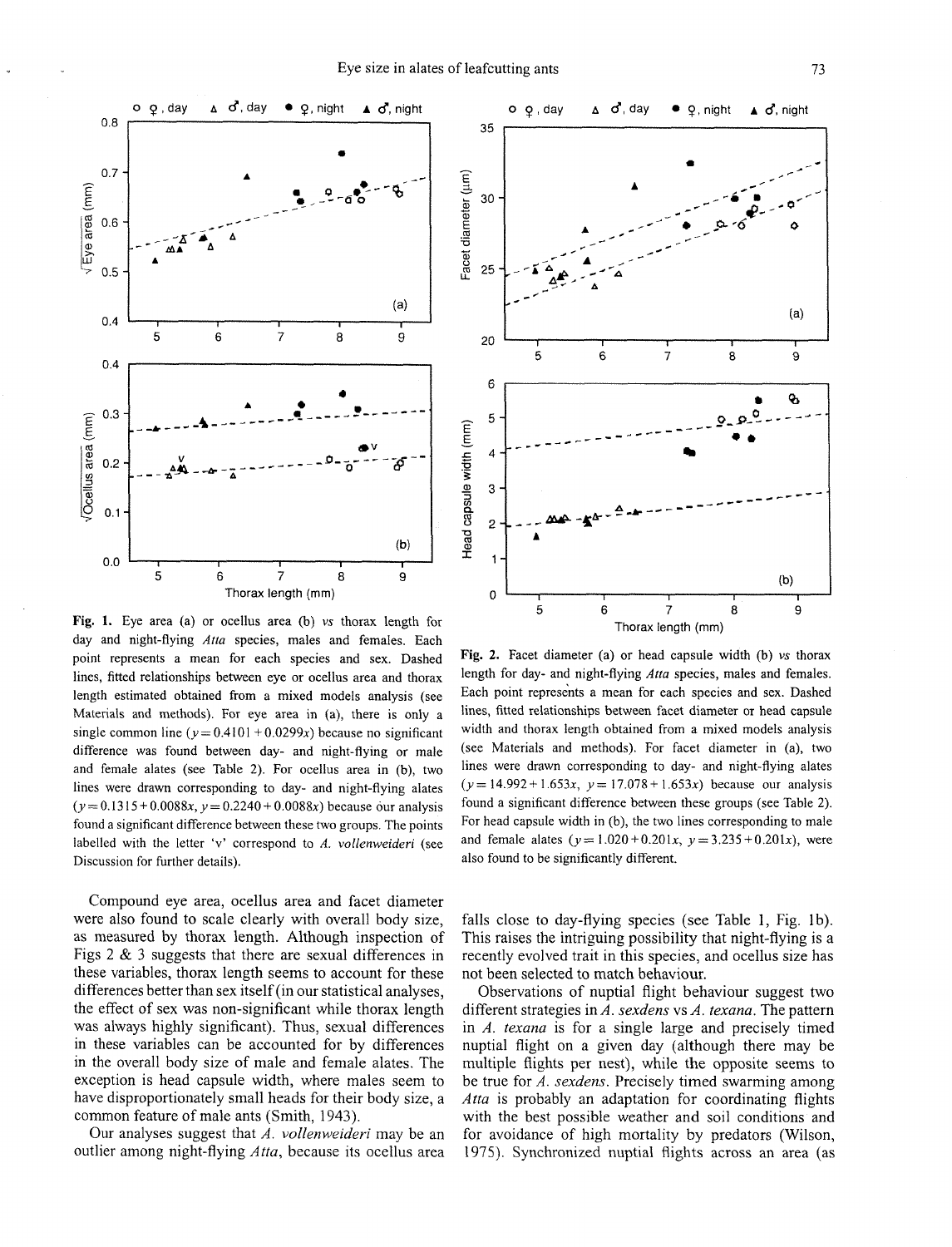occurs in both species) may reduce predation rates by swamping the local predators with prey, and also assures a thorough mixing of genes among nests. However, the pre-dawn behaviour of  $A$ . texana is a less obvious strategy to reduce predation, because armadillos, bats, birds and other ants (such as Solenopsis spp.) still actively feed on *A.* texana alates and mated females (Warter, Moser & Blum, 1962; Moser, 1967; Mintzer & Vinson, 1985). There is no information available on the predation rates of alates at different times of day, but it may be that the relative risk of predation in A. texana is actually lower before dawn, or perhaps there are environmental variables key to the survival of the alates after flight that select nightflying behaviour. A study of the gut contents of predators active at different times of day, and their densities, would provide some insight on predation risk.

Light pollution may also have a disruptive effect on the timing of Atta behaviour. In this study, the alates from the seven *A. texana* nests observed in Texas all flew in complete darkness, about 15 min before dawn. More recently, flights from two large colonies, which occurred 15 min after dawn, have been observed in an area where extraneous light could be seen all night from man-made sources. Most of this light originates from 'night lights' which are now placed on tops of long poles in front of most rural homes and businesses. These lights are also extremely attractive to both male and female alates, and because of this, the number of new fertile queens may be substantially lowered due to reduced insemination and to predation by Solenopsis species (fire ants) and birds. Thus, artificial light sources apparently disrupt both the timing of nuptial flight, and probably also the mating success of alates and their ability to escape predation.

### **Acknowledgements**

We thank the following for supplying some of the various species of *Atta* measured in this study: C. R. Brandão, D. L. Dufour, J. Macias S., F. A. M. Mariconi, E. Fjerdingstadt, J. Howard, A. Mintzer, **I?** Rolands, S. Sanchez R., F. Cuezzo, S. W. Robinson, and F. J. M. Sales. We also thank R. F. Billings, R. Jander, B. Parresol, B. L. Strom, and an anonymous reviewer for their helpful comments on the manuscript. We especially thank W. W. Upton with the Texas Forest Service and our friends from the Insectary at the Universidade Federal de Vicosa for their assistance with the field work. This study was supported by the Texas Forest Service, the Universidade Federal de Viqosa, and a grant from Griffin Corporation, Valdosta, GA.

### **REFERENCES**

Amante, E. (1972). *Influencia de alguns fatores microclimaticos sobre a formiga saliva Atta laevigata (F Smith, 1858). Atta sexdens rubropilosa Forel, 1908; Atta bisphaerica Forel, 1908*   $e$  Atta capiguara Gonçalvez, 1944 (Hymenoptera: Formicidae), em formigueiros localizados no estado de São Paulo. São Paulo: Tese de Doutoramento, Esalq, Piracicaba.

- Autuori, M. (1941). Contribuição para o conhecimento da saúva *(Atta spp. - Hymenoptera: Formicidae). I - Evolução do sauveiro (Atta sexdens rubropilosa* Forel, 1908). *Arq. Inst. Biol.* 12: 197- 228.
- Bauer, T. & Kredler, M. (1993). Morphology of the compound eyes as an indicator of life-style in carabid beetles. *Can.* **1** *Zool.* **71:**  799-8 10.
- Borgmeier, T. (1959). Revision der Gattung *Atta* Fabricius (Hym., Formicidae). *Stud. Entomol.* 2(1-4): 324-390.
- Coody, C. J. & Watkins, J. F. I1 (1986). The correlation of eye size with circadian flight periodicity of nearctic army ant males of the genus *Neivamyrmex* (Hymenoptera; Formicidae, Ecitoninae). *Tex.* .I *Sci.* 38: 3-7.
- Dufour, D. L. (1987). Insects as food: a case study from the northwest Amazon. *Am. Anthropol.* 89: 383-397.
- Felsenstein, J. (1985). Phylogenies and the comparative method. *Am. Nut.* 125: 1-15.
- Geijskes, D. C. (1953). Nuptial flight time of *Atta* ants in Surinam. *Ttjdschr: Plantenziekten* 59: 181-1 84.
- Goodman, L. J. (1981). Organization and physiology of the insect dorsal ocellar system. In *Handbook of sensory physiology VII/6C*: 201-286. Autrum, H. (Ed.). Berlin: Springer Verlag.
- Horridge, G. A. (1978). A different kind of vision: the compound eye. In *Handbook of perception VIII: 3-82. Carterette, E. C. &* Friedman, M. B. (Eds). New York: Academic Press.
- Jander, U. & Jander, R. (2002). Allometry and resolution of bee eyes (Apoidea). *Arthropod Struct. Dev.* 30: 179-193.
- Kerfoot, W. B. (1967). Correlation between ocellar size and the foraging activities of bees (Hymenoptera: Apoidea). *Am. Nat.*  101: 65-70.
- Klotz, J. H., Reid, B. L. & Gordon, W. C. (1992). Variation of ommatidia number as a function of worker size in *Camponotus pennsylvanicus* (DeGeer) (Hymenoptera: Formicidae). *Insectes Soc.* 39: 233-236.
- Land, M. F. (1989). Variations in the structure and design of compound eyes. In *Facets of vision:* 90-1 11. Stavenga, D. G. & Hardie, R. C. (Eds). Berlin: Springer-Verlag.
- Land, M. F. (1997). Visual acuity in insects. *Annu. Rev. Entomol.*  42: 147-177.
- Littell, R. C., Milliken, G. A., Stroup, W. W. & Wolfinger, R. D. (1996). *SAS system for mixed models.* Cary, NC: SAS Institute.
- Mariconi, F. A. M. (1970). As saúvas. São Paulo: Ed. Agr. Ceres.
- Menzel, R. & Wehner, R. (1970). Augenstrukturen bei verschieden grossen arbeiterinnen von *Cataglyphis bicolor*  Fabr. (Formicidae, Hymenoptera). *Z. vgl. Physiol.* 68: 446- 449.
- Menzi, U. (1987). Visual adaptation in nocturnal and diurnal ants. 1 *comp. Physiol.* 160: 1 1-2 1.
- Mintzer, A. & Vinson, B. (1985). Cooperative colony foundation by females of the leafcutting ant *Atta texana* in the laboratory. **1** *N* **E** *Entomol. Soc.* 93: 1047-1 05 1.
- Moser, J. C. (1967). Mating activities of *Atta texana* (Hymenoptera: Formicidae). *Insectes Soc.* 14: 295-3 12.
- Rasband, J. (2003). *ImageJ 1.30~.* National Institute of Health, U.S.A. http://rsb.info.nih.gov/ij/
- Rutowski, R. L. (2000). Variation in eye size in butterflies: inter- and intraspecific patterns. *J: Zool. (Lond.)* 252: 187- 195.
- Sales, F. J. M. (1998). *Saúvas: compartamento, domesticação e aleloquimicos.* Fortaleza: EdiAtta.
- SAS (2001). *SAS 8.02.* Cary, NC: SAS Institute.
- Simmons, P. J. (2002). Signal processing in a simple visual system: the locust ocellar system and its synapses. *Microsc. Res. Tech.*  56: 270-280.
- Smith, M. R. (1943). A generic and subgeneric synopsis of the male ants of the United States. *Am. Midl. Nut.* 30: 273- 321.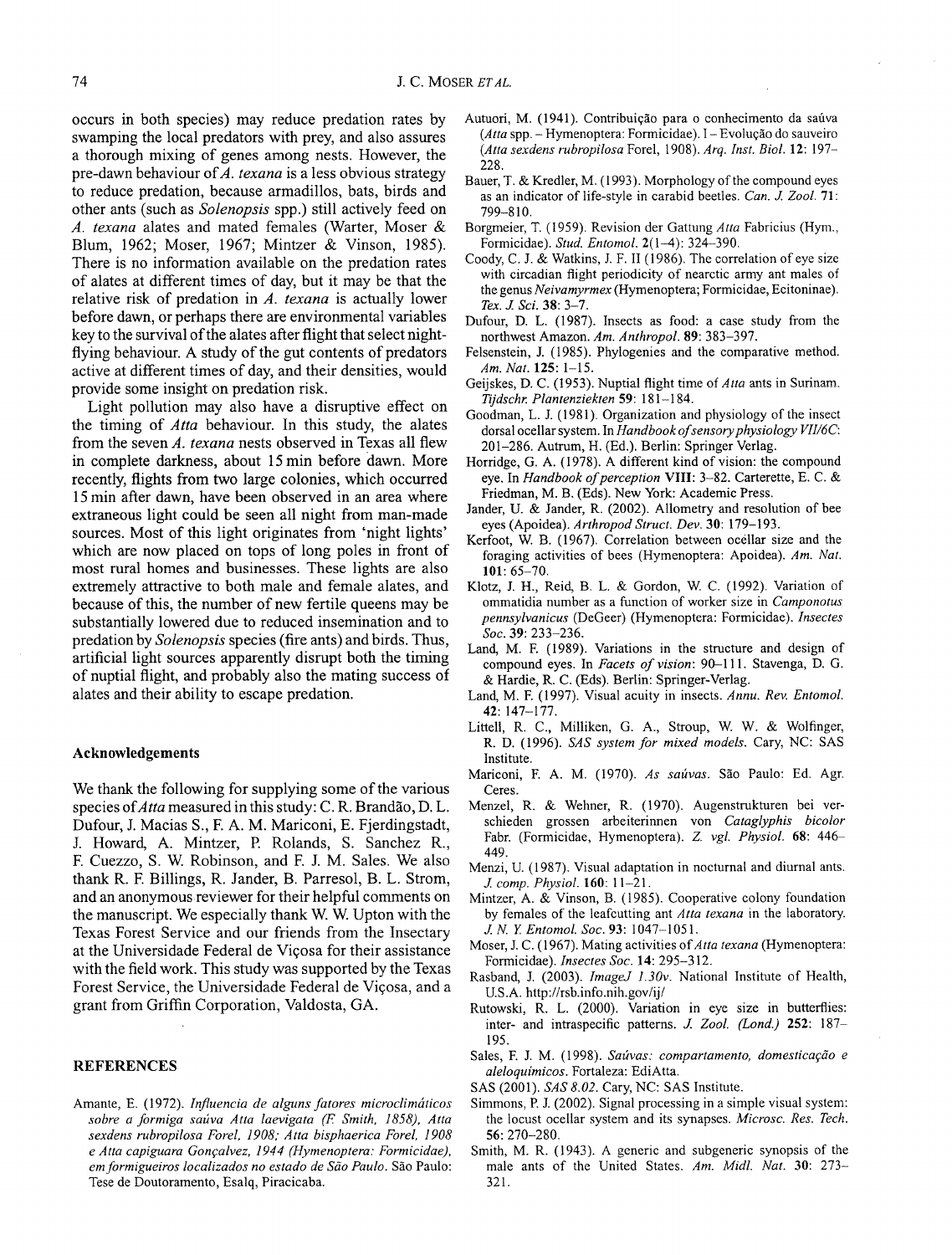- Warrant, E., Porombka, T. & Kirchner, W. H. (1996). Neural image enhancement allows honeybees to see at night. *Proc.* R. *Soc. Lond. B Biol. Sci.* 263: 152 1-1526.
- Warter, S. L., Moser, J. C. & Blum, M. S. (1962). Some correlations between the foraging behavior of common nighthawks, *Chordeiles minor* (Forster), and the swarming behavior of two species of ants, *Atta texana* (Buckley) and *Iridomyrmex pruinosis* (Roger). *Proc. La. Acad. Sci.* 25: 42-46.
- Wehner, R. (1981). Spatial vision in arthropods. In *Handbook of sensory physiology VII/6C:* 287-616. Autrum, H. (Ed.). Berlin: Springer Verlag.
- Wilson, E. **0.** (1 975). *Sociobiology: the* new *synthesis.* Cambridge: Beiknap Press.
- Zeil, J. (1983). Sexual dimorphism in the visual system of flies: the free flight behaviour of male Bibionidae (Diptera). *J: comp. Physiol.* 150: 395-412.